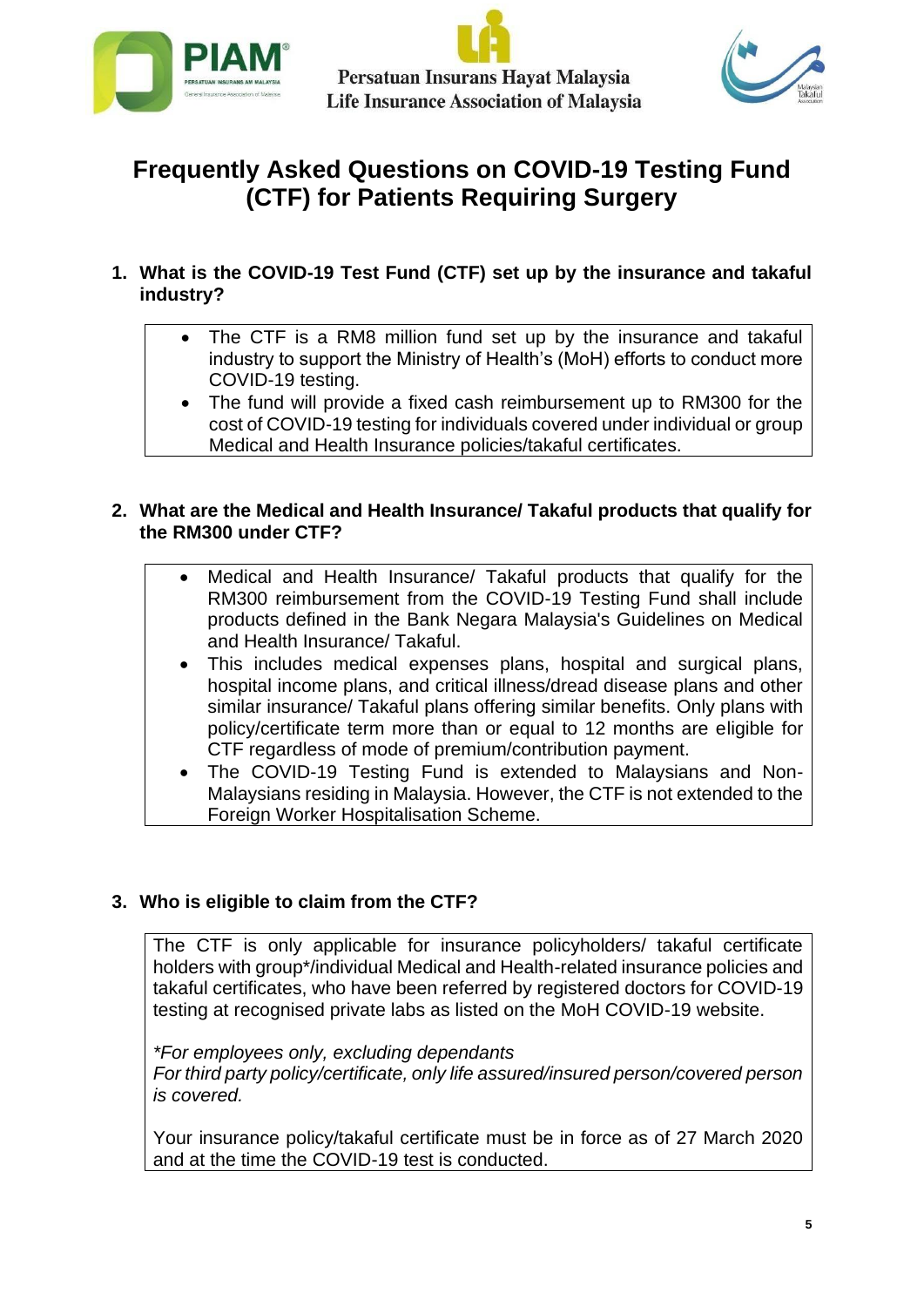# **4. Who can be tested for COVID-19 under this CTF?**

You can claim for the COVID-19 test under the CTF if you have seen a doctor registered with the Malaysian Medical Council, and have been referred to do the test, and have met with one of the conditions below: **A.** have acute respiratory infection (sudden onset of respiratory infection with at least one of: shortness of breath, cough or sore throat) with or without fever **OR B.** are deemed as persons under investigation (PUI) as defined by MoH<sup>1</sup> OR **C.** Have travelled to / resided in a foreign country in the last 14 days **OR D.** Have been in close contact<sup>2</sup> in the last 14 days with a confirmed case of COVID-19³ **OR E.** Have attended an event associated with known COVID-19 outbreak <sup>1</sup>Case definition of persons under investigation (PUI) issued by MoH, updated on 25 March 2020: Annex 1 to MoH COVID-19 Guidelines as updated from time to time. ²Close contact defined as: • Healthcare associated exposure without appropriate Personal Protective Equipment (including providing direct care for COVID-19 patients, working with healthcare workers infected with COVID-19, visiting patients or staying in the same closed environment of a COVID-19 patient). • Working together in close proximity or sharing the same classroom environment with a COVID-19 patient. • Traveling together with a COVID-19 patient in any kind of conveyance. • Living in the same household as a COVID-19 patient. ³Confirmed case of COVID-19 defined as a person with laboratory confirmation of infection with the COVID-19 For all the conditions listed from A) to E), a doctor's referral is required. Note: This CTF does not cover Drive-Through tests offered by some private hospitals/laboratories.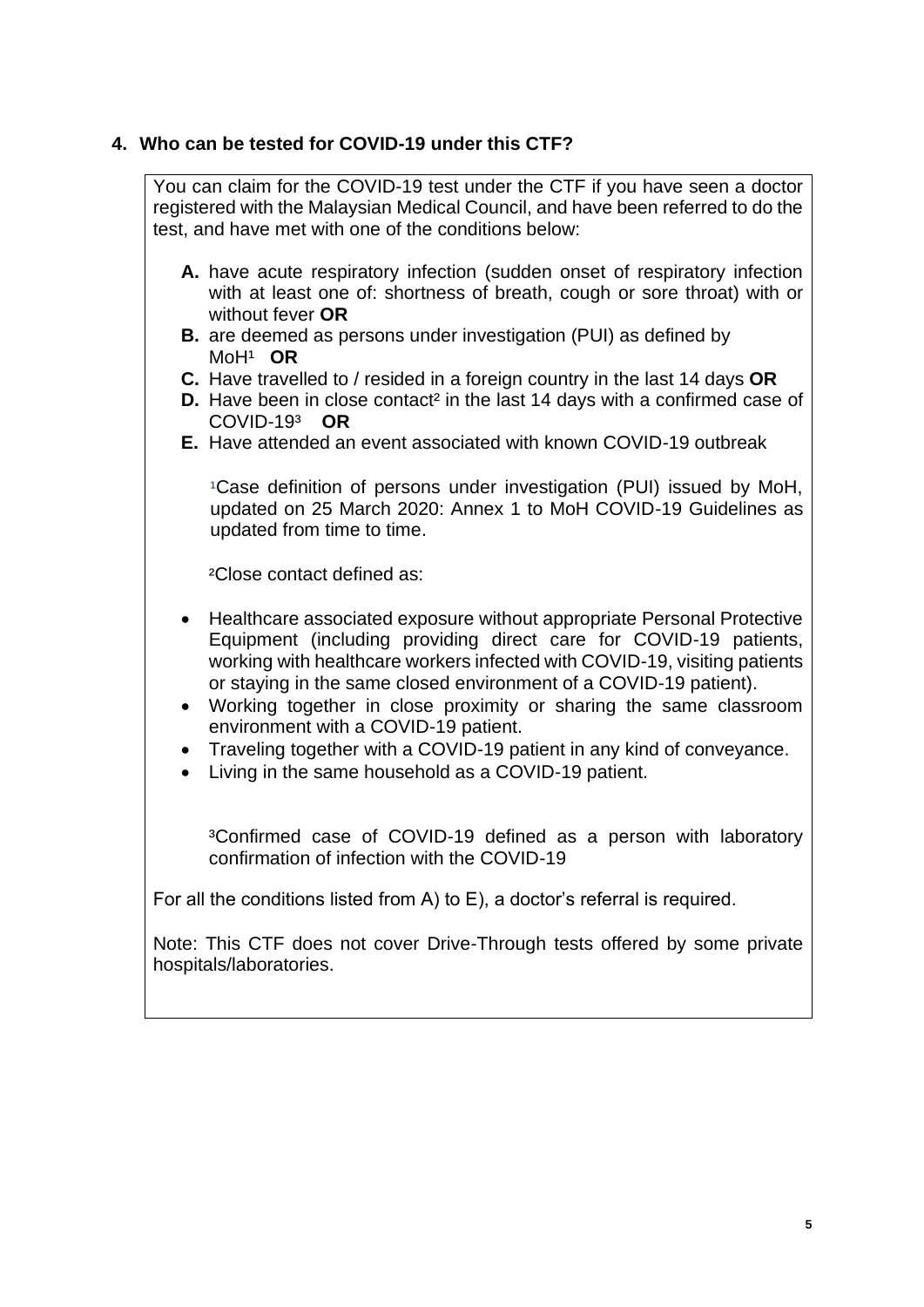# **5. Am I entitled to claim from the CTF if I am advised to go for a surgery?**

The CTF will cover Covid 19 test done during emergency and semi-emergency surgeries. The definition for eligible cases will be based on the Emergency Severity Index from the Agency for Healthcare Research and Quality (an agency of the US Department of Health and Human Services):

- Emergency means a situation where a patient requires immediate and lifesaving intervention.
- Semi-Emergency or urgent means a high-risk patient whose condition could easily deteriorate or who presents with symptoms of a condition requiring time-sensitive treatment.

## **6. Am I entitled to claim for the CTF if I am advised to be hospitalised but my condition does not require a surgery?**

You are not entitled to claim from the CTF if your hospitalisation does not require you to undergo an Emergency or Semi-Emergency surgery. You are also not entitled to claim from the CTF if you are undergoing an Elective Surgery.

#### **7. If I have a medical card, will the cost of the Covid-19 test be covered by way of Letter of Guarantee?**

You have to pay for the Covid-19 test and seek reimbursement later. The cost will not be covered by way of Letter of Guarantee.

## **8. How do I claim for my COVID -19 test and what is the maximum amount that I can claim?**

You have to apply for the reimbursement of RM300 (or the actual cost of the test, whichever is lower) through the CTF portal at **[www.M](http://www.myctf.org/)yCTF.my**

#### **9. What documents do I need to submit to apply for this claim?**

You are required to upload the following documents:

- a. Claims Form
- b. Front and Back copy of your MyKad/Passport
- c. Receipt

#### **10.When can I apply for the reimbursement?**

The CTF will cover screening of Covid-19 for Emergency and Semi-Emergency surgeries conducted from 27 March 2020 till 30 June 2020 (or earlier than 30 June 2020 if the CTF has been fully utilised).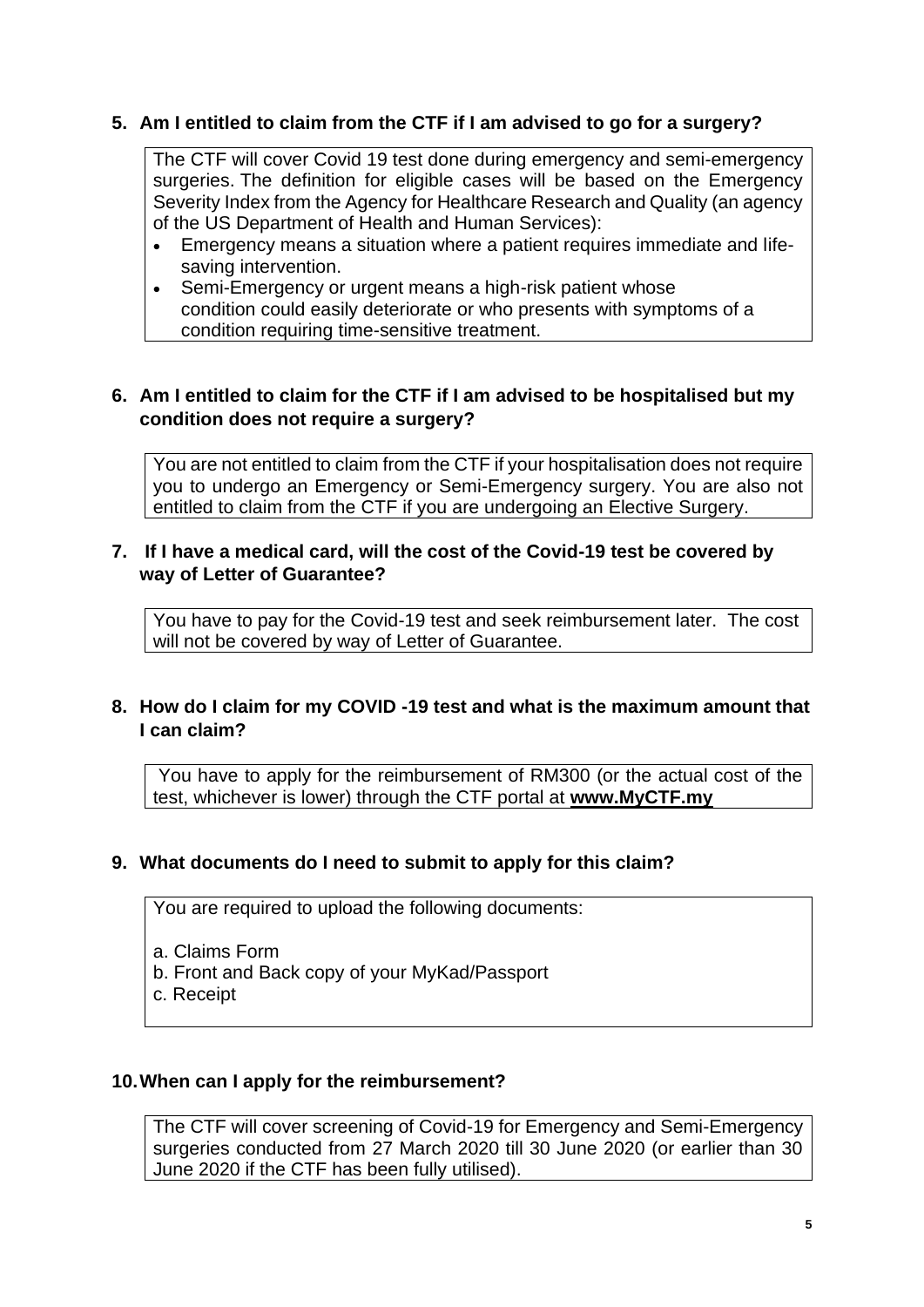## **11.Am I entitled to claim from the CTF if my COVID-19 test shows a negative result?**

Yes, you are eligible to claim from the CTF regardless of the test results.

## **12.If I require further treatment for COVID-19, can I still claim from the CTF?**

This CTF is specially set up for COVID-19 tests. If you require further treatment, you should contact your insurer/takaful operator to find out if these treatments are covered under your insurance policy/certificate.

#### **13.If I have done a test on complimentary basis, can I still claim the RM300?**

No. You are not entitled to claim the RM300 if you have done the test on complimentary basis.

#### **14.I have a pre-scheduled surgery in June 2020 and due to the current outbreak, I am required to undergo COVID-19 test before hospital admission, am I eligible to claim the RM300?**

No. CTF does not cover COVID-19 tests that are required to be done for elective surgery.

## **15.If my expenses of COVID-19 Test are being paid by my employer, am I still entitled to seek reimbursement for this benefit?**

No, you cannot seek reimbursement from the CTF. The CTF is to help with the financing cost of the test.

#### **16.Will this reduce my policy/ certificate benefit limit if I make a claim?**

No. Your policy/certificate benefit limit will not be reduced by making this claim.

#### **17.If I was hospitalised in an overseas hospital, will I still be able to claim back the RM300?**

No. The fund only applies to the Ministry of Health's approved hospitals/ laboratories in Malaysia.

#### **18.How do I know that my claim is successful and who will notify me the status?**

You can check your claim status within 14 working days after submission of your claim. Your Insurance company or Takaful operator will notify you.

#### **19.How long does it take for me to receive my claim money?**

If your claim is successful, you will receive the claim money within 14 working days from the date of submission with complete documents.